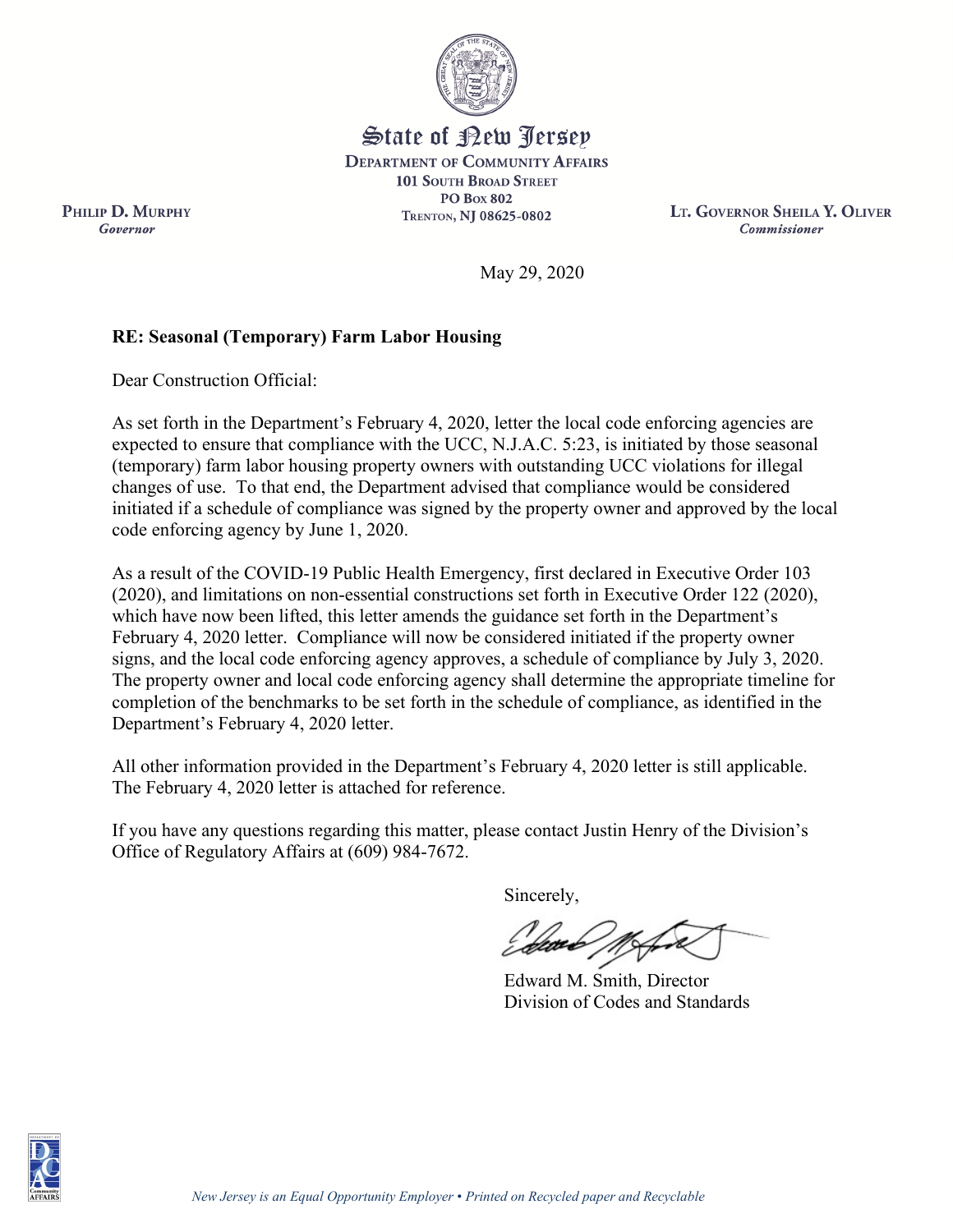

## State of Rew Persep **DEPARTMENT OF COMMUNITY AFFAIRS** 101 SOUTH BROAD STREET **PO Box 800** TRENTON, NJ 08625-0800  $(609)$  292-6420

LT. GOVERNOR SHEILA Y. OLIVER **Commissioner** 

February 4, 2020

## RE: Seasonal (Temporary) Farm Labor Accommodations

Dear Construction Official:

PHILIP D. MURPHY

Governor

This letter outlines the Uniform Construction Code (UCC) requirements, N.J.A.C. 5:23, for seasonal (temporary) farm labor housing (180 days or less) and specifically the need for the installation of an automatic sprinkler system. Existing pole barns, sheds, or similar structures that are being used as temporary farm labor housing must meet this requirement. New buildings being constructed for use as farm labor housing must also meet this requirement.

By way of background, it is necessary to understand the UCC requirements for an existing building being converted, or that has already been converted, to temporary farm labor housing. When a structure built for the storage of farm equipment and/or supplies is to be used as living quarters, it is considered a *change of use* per the UCC at N.J.A.C. 5:23-6.31. It is also a change of use when a single-family home is utilized to house more than five roomers or lodgers who are unrelated. All such buildings are classified as Residential Group R-2 structures, and must meet all of the requirements of the UCC rehabilitation subcode, N.J.A.C. 5:23-6.1 et seq.

The requirements include:

- The structure must have an automatic sprinkler system.  $\bullet$
- The building must have hard-wired interconnected smoke alarms.  $\bullet$
- No commercial cooking operations without an approved Type 1 hood (commercial cooking means there is a person cooking and serving meals to the workers).
- A fire extinguisher is to be located within 50 feet of any point within the building.
- Bathroom facilities (temporary or permanent) are to be within 200 feet of the structure.  $\bullet$
- Hard-wired carbon monoxide (CO) alarms must be installed when a fuel burning appliance  $\bullet$ is within the building or there are garage facilities attached to the building.

Compliance with the change of use provisions of the rehabilitation subcode must be initiated before the start of the 2020 growing season. Compliance is considered to be initiated if a schedule of compliance is signed by the property owner and approved by the local code enforcing agency by June 1, 2020. The schedule of compliance must include the date by which the property owner will receive proposals and estimates for the work being performed, the date by which the property owner will enter a signed contract for the required work, the date by which an application for a Uniform Construction Code permit will be submitted, the date by which the required work will commence, the date by which progress inspections will be completed by the local code enforcing agency, and the date by which the required work will be completed. The timeline and content of each schedule will vary from farm to farm; the local enforcing agency will work with owners to establish schedules of compliance as appropriate. The schedule of compliance must state that failure to meet the agreed upon timelines may result in monetary penalties and/or an order to vacate